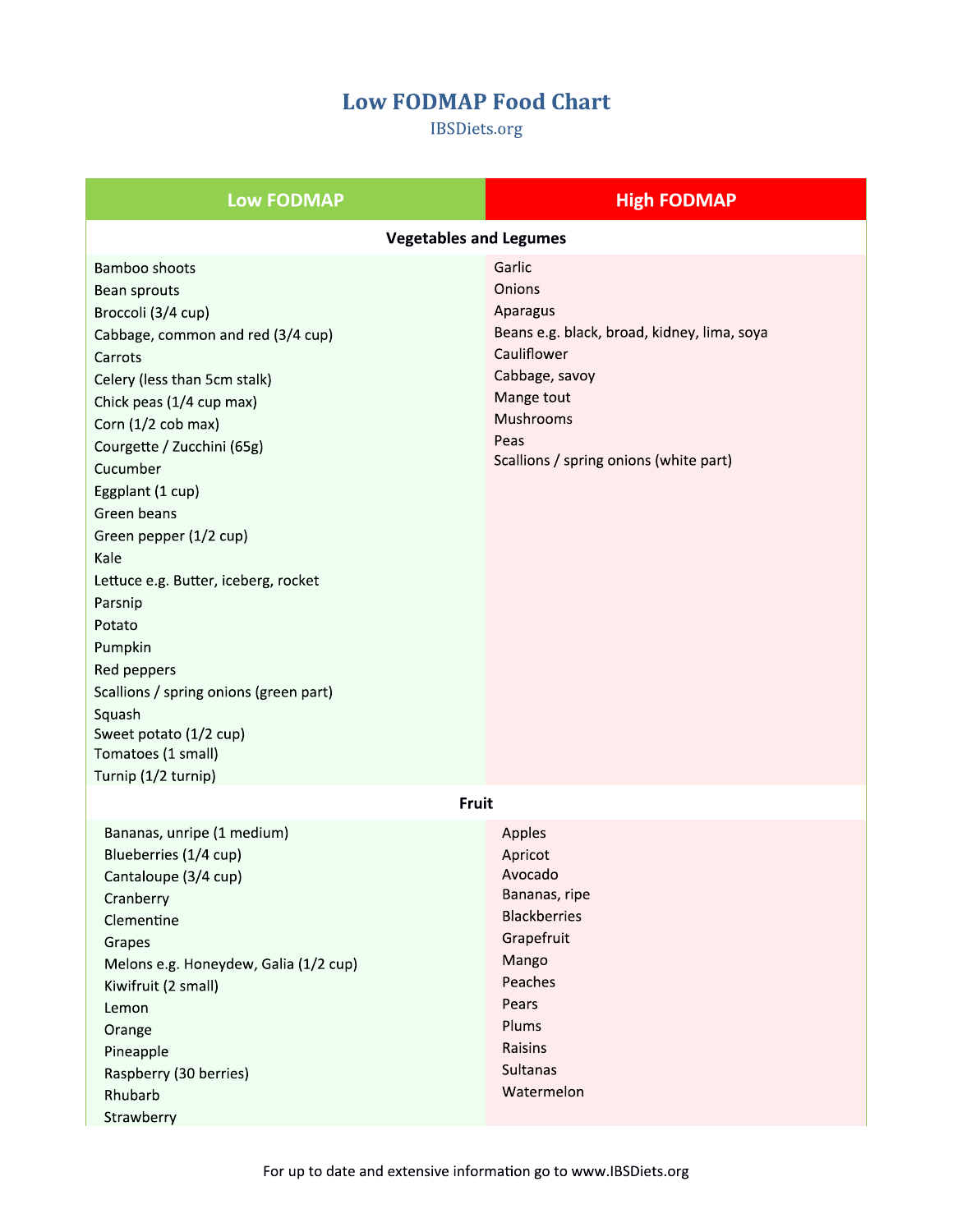## **Meat and Substitutes**

| <b>Beef</b><br>Chicken<br>Lamb<br>Pork<br>Quorn mince<br>Cold cuts e.g. Ham and turkey breast<br><b>Breads, Cereals, Grains and Pasta</b><br>Oats                                                                                 | Sausages (check ingredients)<br>Processed meat (check ingredients)<br>Barley                                                                    |  |
|-----------------------------------------------------------------------------------------------------------------------------------------------------------------------------------------------------------------------------------|-------------------------------------------------------------------------------------------------------------------------------------------------|--|
| Quinoa<br>Gluten free foods e.g. breads, pasta<br>Savory biscuits<br><b>Buckwheat</b><br>Chips / crisps (plain)<br>Cornflour<br>Oatmeal (1/2 cup max)<br>Popcorn<br>Pretzels<br>Rice e.g. Basmati, brown, white<br>Tortilla chips | <b>Bran</b><br>Cous cous<br>Gnocchi<br>Granola<br>Muesli<br><b>Muffins</b><br>Rye<br>Semolina<br>Spelt<br>Wheat foods e.g. Bread, cereal, pasta |  |
| <b>Nuts and Seeds</b>                                                                                                                                                                                                             |                                                                                                                                                 |  |
| Almonds (max of 10)<br>Chestnuts<br>Hazelnuts<br>Macademia nuts<br>Peanuts<br>Pecans (10 halves)<br>Poppy seeds<br>Pumpkin seeds<br>Sesame seeds<br>Sunflower seeds<br>Walnuts                                                    | Cashews<br>Pistachio                                                                                                                            |  |
| <b>Milk</b>                                                                                                                                                                                                                       |                                                                                                                                                 |  |
| Almond milk<br>Coconut milk (125ml)<br>Hemp milk (125ml)<br>Lactose free milk<br>Oat milk (30ml max)<br>Rice milk<br>Soya milk made with soy protein                                                                              | Cow milk<br>Goat milk<br>Sheep's milk<br>Soy milk made with soy beans                                                                           |  |
| <b>Dairy and Eggs</b>                                                                                                                                                                                                             |                                                                                                                                                 |  |
| <b>Butter</b><br>Dark chocolate (5 squares)<br>Eggs<br>Milk chocolate (4 squares max)<br>White chocolate (3 squares max)                                                                                                          | <b>Buttermilk</b><br>Cream<br>Custard<br>Greek yoghurt<br>Ice cream<br>Sour cream (over 2tbsp)<br>Yoghurt                                       |  |